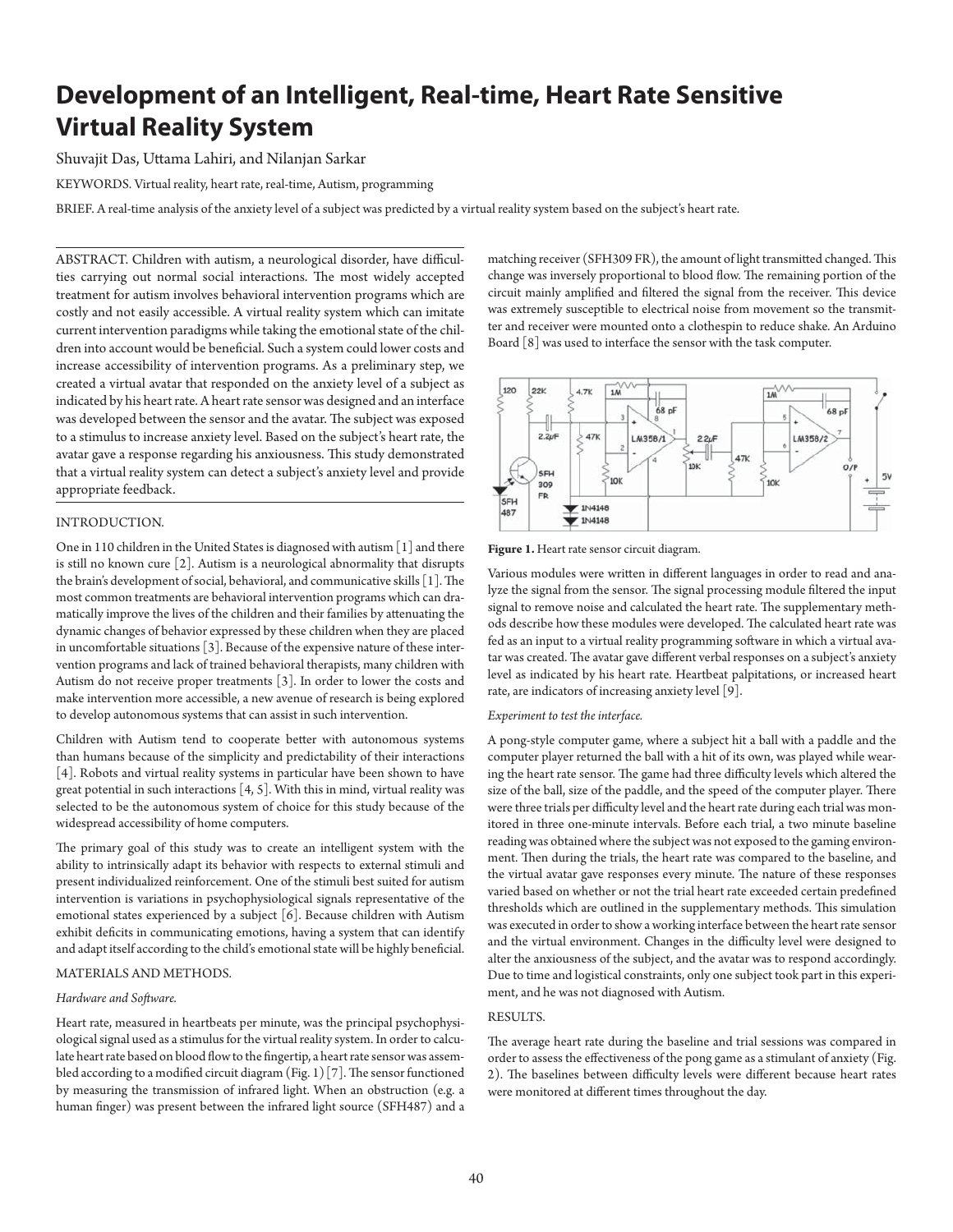



Figure 2. The average heart rate for the baseline and trial sessions at each difficulty level was compared. The trial heart rate was always lower than its respective baseline heart rate. The error bars represent standard deviation.

While the participant was playing the pong game, the virtual avatar's responses were recorded (Table 1 and Fig. 3). As the anxiety level increased, verbal response also changed according to Table 1. The most numerous response was 0 where the avatar declared that the subject was not anxious.

**Table 1.** Actual response assigned numerical values for easier representation in Figure 3.

| Response<br>Number |                        |                       |                                        |                              |
|--------------------|------------------------|-----------------------|----------------------------------------|------------------------------|
| Response           | "You're<br>doing fine" | "Let's<br>slow down." | "You seem<br>to be getting<br>anxious. | "You're<br>stressed<br>out!" |





Figure 3. The virtual avatar gave different responses based on the subject's average heart rate over each minute of each trial at each difficulty level in the pong game.

#### DISCUSSION.

Although having the heart rate sensor mounted on a clothespin did alleviate some noise, it did not completely clean up the output signal from the sensor. Voltage spikes from electrical noise caused the instantaneous trial heart rate to exceed the baseline heart rate. In order to account for these occurrences, the avatar was coded to respond only if increased heart rate lasted for about 30 seconds. Voltage spikes resulted in a false indication of increased heart rate but because they did not last for 30 seconds, they had minimal effects on the virtual avatar's response. This demonstrates an effective interface between the heart rate sensor and the virtual environment.

Although previous studies have shown that cardiovascular activity and anxiety are linked [10], this relationship was not strong in this study. In comparing the differences between trial and baseline heart rates between the difficulty levels, we saw significant differences between Difficulties 1 & 2 and 1 & 3 but not 2  $& 3$  (Table 2). This led us to conclude that modifications in the pong game to induce anxiousness in the subject were insufficient.

Table 2. Using a two sample t-test, the average differences between trial and baseline heart rates between difficulty levels were compared.

| <b>Differences</b><br>(trial - baseline<br>heart rates)<br>between<br>difficulty levels | Difficulty<br>1 & 2 | Difficulty<br>1 & 3 | Difficulty<br>2 & 3 |
|-----------------------------------------------------------------------------------------|---------------------|---------------------|---------------------|
| p-value                                                                                 | 0.0336              | 0.0089              | 0.5596              |

The task presented to the subject, the pong game, was not strenuous enough to cause noticeable increases in heart rate compared to a baseline. In fact, the task seemed to relax the subject instead of making him anxious seeing as the average trial heart rate was consistently lower than average baseline heart rate (Fig. 2). This is consistent throughout the results seeing as the virtual avatar's most numerous response was that the subject was not anxious.

#### CONCLUSION.

This study showed that a psychophysiological signal, heart rate, can be used as a stimulus for an intelligent virtual reality system. A virtual avatar was able to provide varying responses on the anxiety level of a subject as expressed through changes in the subject's heart rate. Furthermore, as exhibited by the results, the entire interface between the heart rate sensor and the virtual environment was functional and versatile. It took into account voltage spikes from noise and was capable of giving three distinct responses on the subject's anxiousness.

For intelligent virtual reality systems to be widely used, more tests need to be conducted to gauge the effectiveness of the systems. A commercial heart rate sensor should also be employed because it can provide cleaner signals. One crucial step to improve this overall experiment is to design the trials to maximize the differences between baseline and trial heart rates. This can be achieved by changing the stimulus to which the subject is exposed. Instead of a pong game, the subject could watch a video clip to induce shock, thus increasing heart rate. In addition, more trials should be conducted to increase the confidence levels of the results. Other questions that need to be asked before long term deployment of this technology include:

What is the most optimal stimulus to which the virtual reality system could adapt?

If multiple stimuli are applied, how could they be interpreted to return the best output possible?

How feasible is a system that adapts a task instead of just returning comments?

While heart rate is a possible psychophysiological signal to use as a stimulus, other signals such as perspiration levels, cardiovascular and electromyogram activities can be used as indicators of emotional state  $[10-13]$ . By finding the advantages and disadvantages of these different indicators, they can be linked together to create one conglomerate where the benefits of all the signals can be used to provide the stimulus for the intelligent virtual reality system. Doing so would improve the overall performance of the system and make it more viable to be used as part of autism intervention paradigm.

In this study, a virtual avatar gave responses while a task was being undertaken but in the future, there should be a push towards having a system where the task itself is adapted. In context of the pong game, a future virtual reality system could be used to adapt the game difficulty in real-time to increase the subject's engagement. Having such a system can lead to new innovations in areas such as autism intervention where self-adaptive systems can increase the engagement and reduce the frustration of autistic children. This would cause the children to learn better from the intervention programs.

### ACKNOWLEDGMENTS.

I would like to thank my PI, Dr. Nilanjan Sarkar, for his consistent support in this project. I would also like to thank Dr. Uttama Lahiri who provided me with the utmost assistance throughout this endeavor. In addition, I want to acknowledge the Robotics and Autonomous Systems Laboratory for providing me the